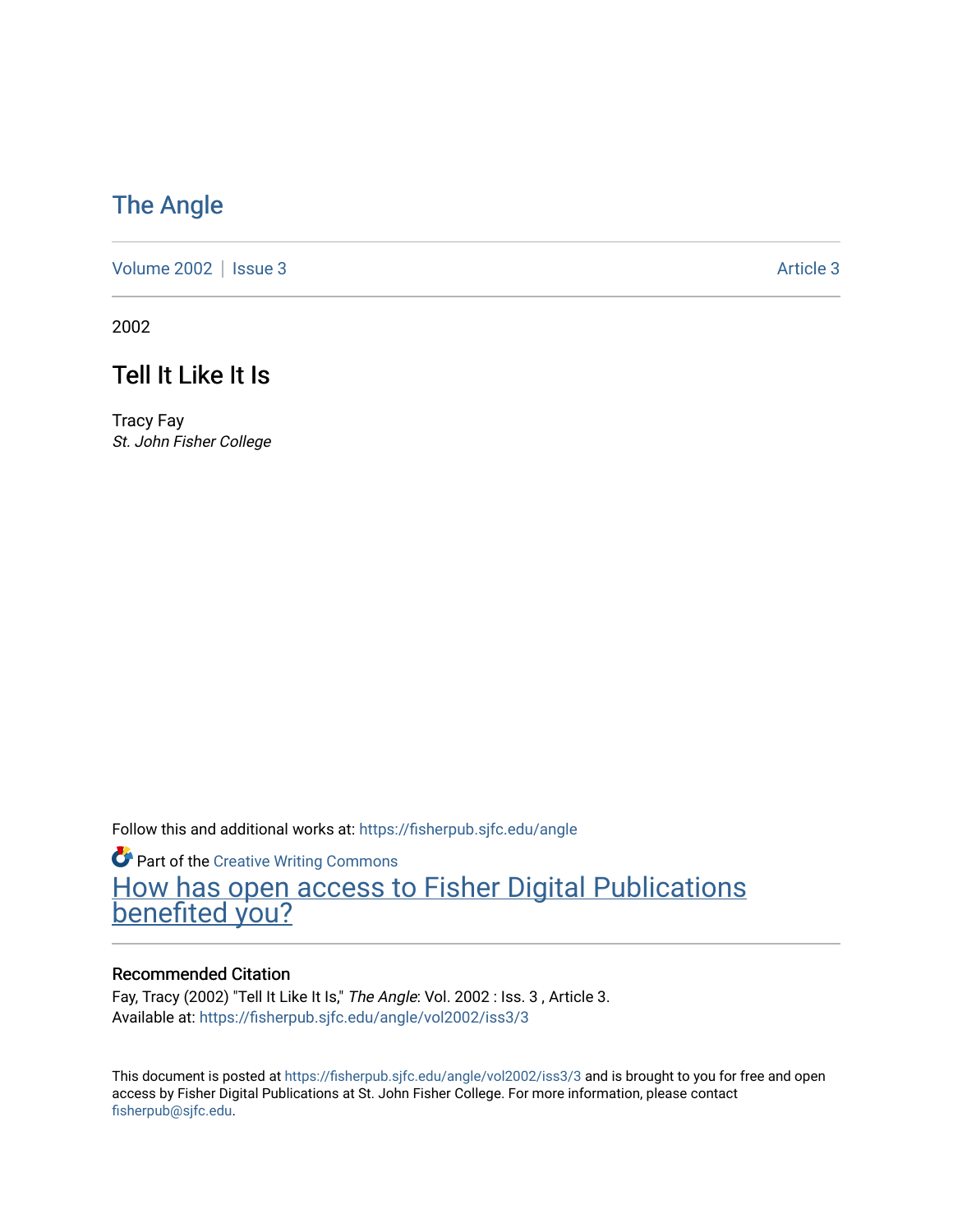#### Tell It Like It Is

#### Cover Page Footnote

"Second Prize Winner" Appeared in the issue: Volume 2, Issue 3, 2002.